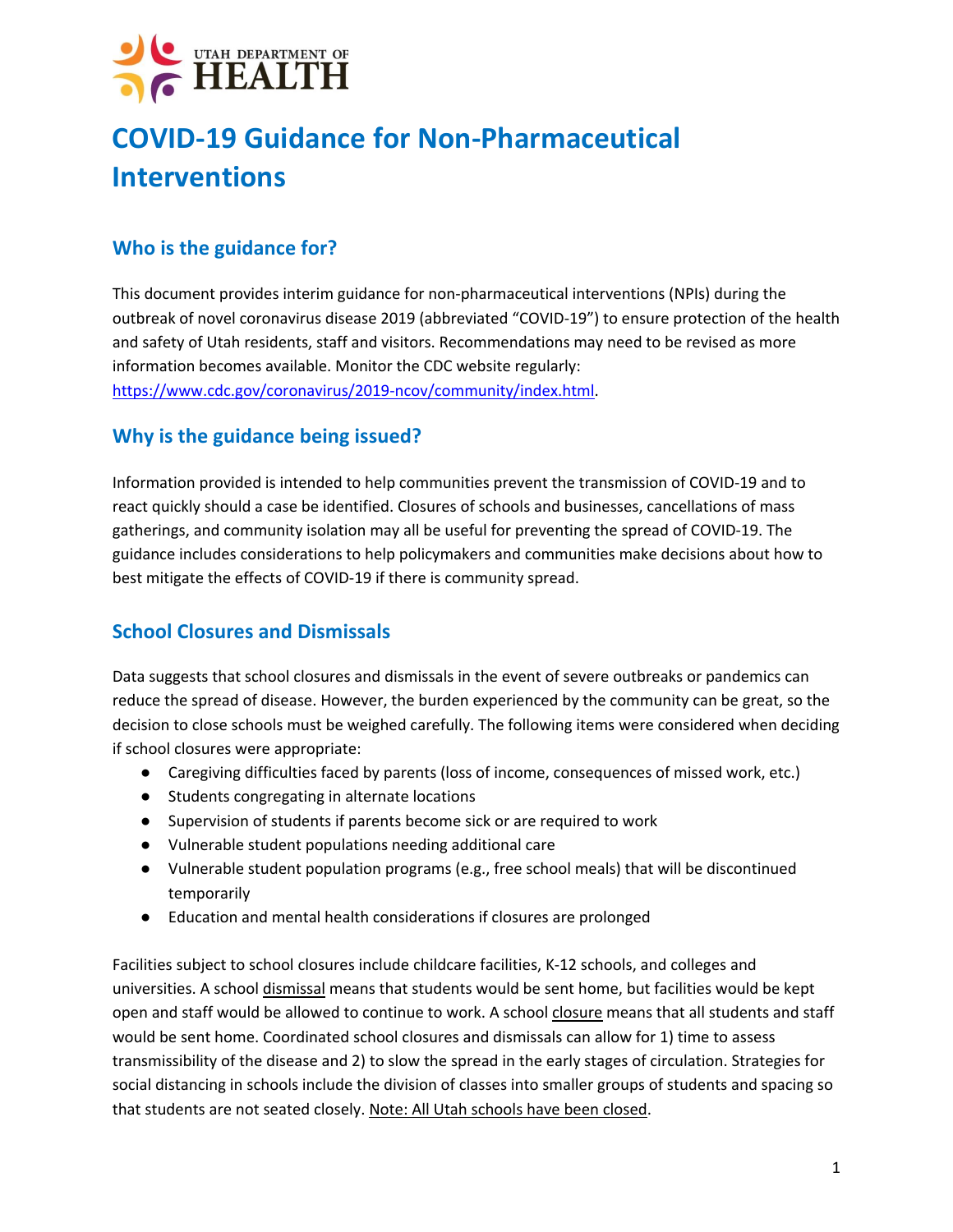## **COVID-19 Guidance for Non-Pharmaceutical Interventions**

Proposed actions:

- Stay informed about the local COVID-19 situation. Ensure that people know where to turn for reliable, up-to-date information. Monitor the CDC COVID-19 website and the Governor's Coronavirus Task Force website, www.coronavirus.utah.gov, for the latest information.
- Develop or review your emergency operations plan. Review or update your emergency operations plan to include strategies to reduce the spread of disease and establish mechanisms for ongoing communication with staff, students, families, and the community. This should be done in collaboration with local health departments and other relevant partners.
- As of March 16, 2020, CDC has recommended that for the next 8 weeks, organizers cancel or postpone in-person events that consist of 50 people or more throughout the United States.
	- $\circ$  If individuals have symptoms of fever, cough, or difficulty breathing, direct them to stay home for 10 days or 72 hours after fever resolution, whichever is longer.
- Perform routine environmental cleaning. LEAs should maintain their routine cleaning and disinfection program. Emphasize cleaning and disinfecting frequently touched objects and surfaces (e.g. doorknobs, light switches, toilet handles, sink handles, countertops, desks).
- Emphasize normally recommended actions to prevent the spread of disease.
	- $\circ$  Frequent hand washing with soap and water for at least 20 seconds, especially after going to the bathroom, before eating, and after they blow their nose. Help young children do the same. If hands are visibly dirty, use soap and water to clean hands.
	- $\circ$  If soap and water are not available, use an alcohol-based hand sanitizer 60–95% alcohol.
	- $\circ$  Advising people to avoid touching their eyes, nose, and mouth with unwashed hands.
	- $\circ$  Covering coughs or sneezes with a tissue, then throwing the tissue in the trash and cleaning hands with soap and water or hand sanitizer.
- Provide adequate supplies for good hygiene. Clean and functional handwashing stations, soap, paper towels, and alcohol-based hand sanitizer.

If there is evidence of widespread transmission across Utah OR healthcare system compromise:

- Continue all strategies recommended for when community transmission is occurring.
- Transition to statewide implementation of pandemic influenza NPIs and messaging. Consider amplifying the following mitigation strategies:
	- o Increase handwashing and use of alcohol-based sanitizer
	- o Practice respiratory hygiene and cough etiquette
	- o Keep distance from others (>6 feet)
	- o Frequently clean and disinfect surfaces
	- o Remain home during a respiratory illness
	- o Support voluntary isolation of sick persons
	- o Support voluntary quarantine of contacts of sick persons
- Order closures of schools.
- Order cancellation of various mass gathering, activities, and events at schools.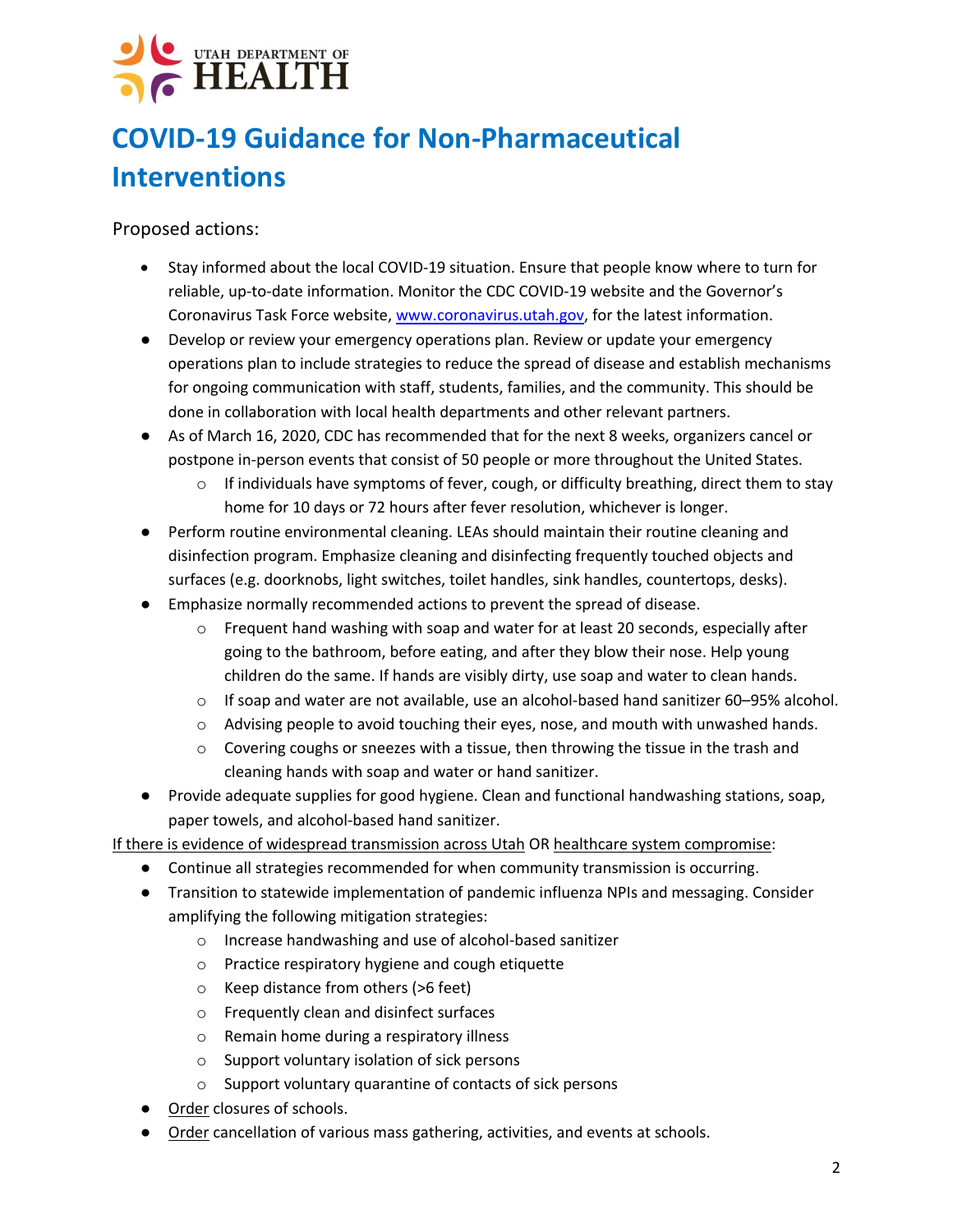## **COVID-19 Guidance for Non-Pharmaceutical Interventions**

#### Tactics to Reduce Impacts

- Maintain an open line of communication with corresponding Local Health Department leadership, including ensuring the local health officer has current contact information for the superintendent.
- Create clear and concise plans to communicate accurate and timely information to the students, families, and communities you serve.

Note: Anyone who has had close contact with a confirmed COVID-19 case or has recently returned from a geographic area with a CDC Level 2 or 3 travel alert (https://www.cdc.gov/coronavirus/2019 ncov/travelers/index.html), will be asked to self-quarantine for 14 days from their last exposure. They are not sick and do not have COVID-19, but out of an abundance of caution, public health recommends they stay at home and avoid large crowds. There is no risk of COVID-19 to those who have come in contact with the quarantined student, and thus no need to take any special precautions.

### **Business Closure/Alternate Arrangements**

Non-healthcare workplaces may need to limit exposure to infectious agents while still maintaining infrastructure for essential services. Methods for supplying essential services and providing compensation for absence from work may need to be developed. Methods to consider for social distancing of employees may include:

- Encouraging or requiring employees to stay home if sick
- Telecommuting/telework
- Teleconferencing
- Staggered shifts and/or flexible hours
- Adjustment of start and end times to avoid peak mass transit times
- Cancellation of large meetings and conferences
- Temporary suspension of non-essential employee travel

In addition, policies to provide incentives and not barriers to people staying home when sick, as well as policies to allow for employees to stay home to take care of children in the event of a school closure or illness can help mitigate the spread of disease. The following items should be taken into consideration when considering business closures or alternate arrangements:

- Employees may be concerned about not getting paid or getting penalized for absenteeism.
- Leave policies may be difficult to implement for smaller employers
- Policy implementation may be difficult in businesses with high social contact.
- Employers may need to increase capacity if they provide an essential service (e.g., food delivery).
- There may be decreases in productivity.
- Complacency may occur if the outbreak or pandemic lingers.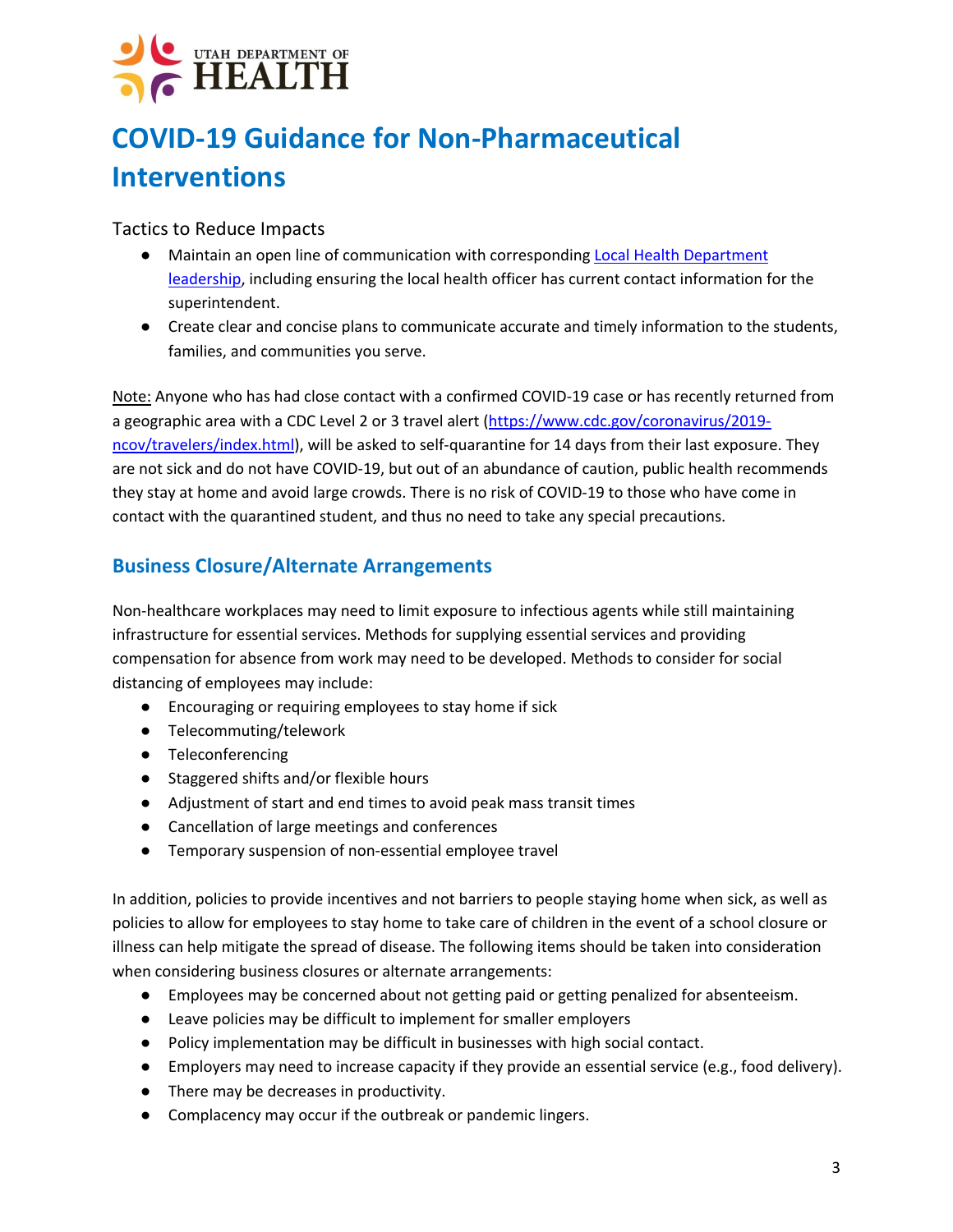## **COVID-19 Guidance for Non-Pharmaceutical Interventions**

Proposed actions (in addition to the previously discussed social distancing methods):

- Improve environmental hygiene by conducting regular disinfecting of surfaces.
- Improve web and mail services to limit traffic at public service locations.
- Prepare a Continuity of Operations Plan (COOP) and identify Mission Essential Functions. See: https://www.samhsa.gov/section-223/governance-oversight/continuity-operations-plan.
- Prepare for mass absenteeism.
- Consider closure of non-essential business services for two weeks after identification of community transmission, within a 5-mile radius of a cluster.
- If there is evidence of widespread transmission across Utah OR healthcare system compromise: Transition to statewide implementation of pandemic influenza NPIs and messaging.

### **Mass Event Cancellation**

Large gatherings of people have the potential to introduce disease into a previously unaffected area, with affected individuals then carrying disease out into the community after leaving the event. Events subject to cancellation include concerts, festivals, sporting events, worship services, and other congregations of people in public places (e.g., malls).

Public health should consider working with organizers and leaders for public events and only considering cancellation on a case-by-case basis if there is no evidence of widespread community transmission. Some suggestions to mitigate the spread of disease are:

- Considering cancelling events when attendance includes persons from vulnerable populations.
- Adjust event layouts and schedules to reduce numbers of people congregating at the same time.
- Encourage participants not to come if they are experiencing illness.
- Provide symptom screening at entry if feasible.
- Cancel events that would be attended by large numbers of people or those who are traveling.
- Adjust cultural and religious practices to reduce interpersonal contact.
- Encourage immunocompromised individuals to refrain from attending.

Proposed actions (in addition to the previously discussed social distancing methods):

- If there is evidence of local community transmission as indicated by a cluster of COVID-19 cases: Consider closing local events and recommending that residents restrict travel outside of jurisdiction as much as possible.
- If there is evidence of widespread transmission across Utah OR health care system compromise: Transition to statewide implementation of pandemic influenza NPIs and messaging.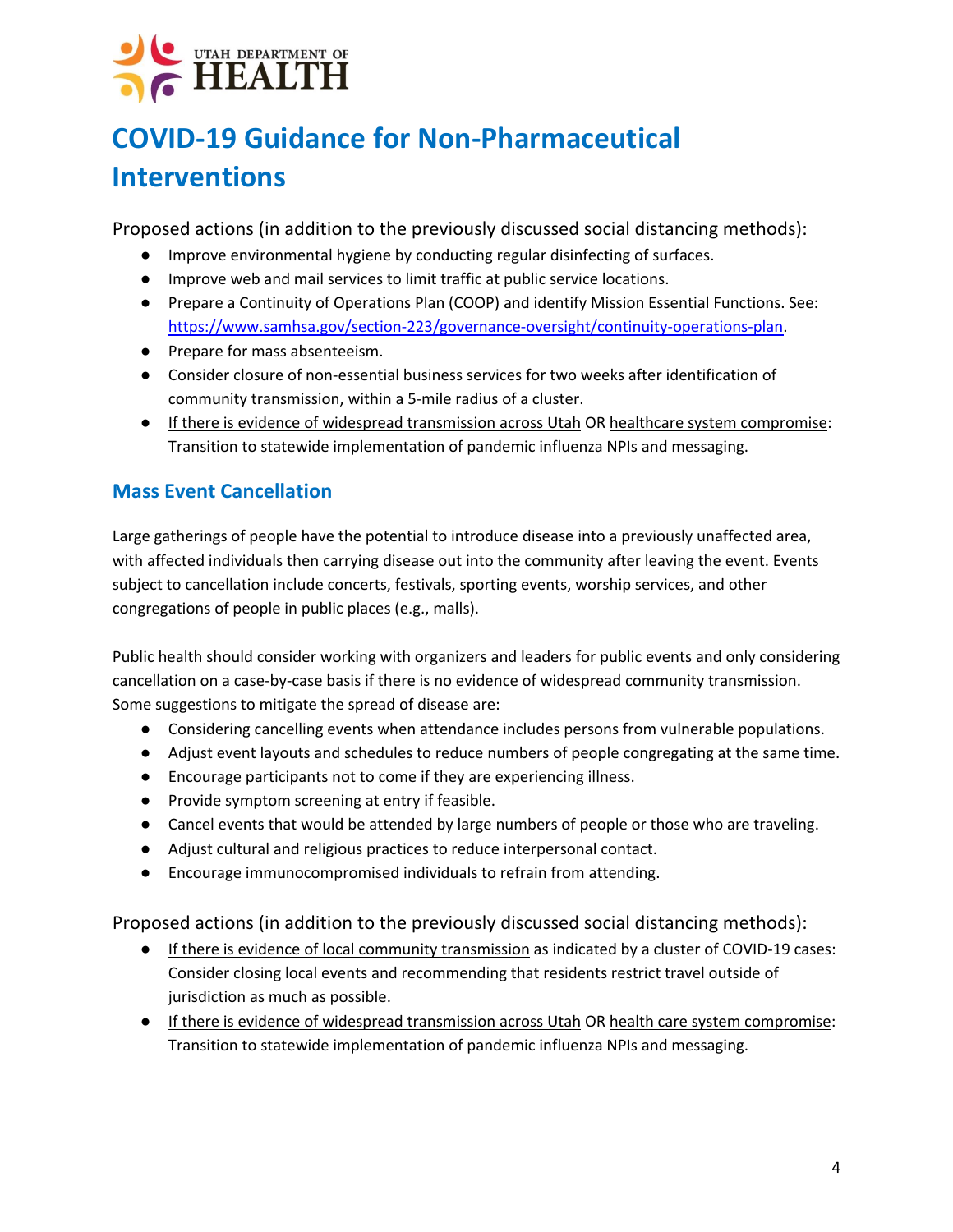## **COVID-19 Guidance for Non-Pharmaceutical Interventions**

### **Mandatory Home Isolation**

As there is now evidence of local community transmission of COVID-19 in Utah and the virus is reported to have an incubation period of 2 to 14 days, the goal of mandatory isolation is to slow the acceleration of the number of cases in Utah, reduce the peak number of cases, and related health care demands on hospitals and infrastructure.

#### Symptomatic Individuals

- Individuals with symptoms of fever and cough or shortness of breath self-isolate for 10 days or 72 hours after fever resolution, whichever is longer.
- If an individual is sick and their symptoms worsen, they should call their healthcare provider.

#### Contacts of Confirmed Cases

- Close contacts of a confirmed COVID-19 case while they were sick (i.e., being within 6 feet of a sick person for 10 minutes or more, including within a household, intimate partner, or have been in direct contact with someone's respiratory secretions or droplets) should self-isolate for 14 days and monitor for symptoms.
	- o Monitor for fever and other symptoms and if symptoms develop self-isolate and contact healthcare provider.
	- $\circ$  If symptoms develop, and have only mild illness and are otherwise healthy, self-isolate.
	- $\circ$  If there are underlying conditions individuals should contact their healthcare provider.

#### Older Individuals

● Individuals who are more than 60 years old, immunocompromised, pregnant and/or have underlying medical conditions including chronic cardiovascular disease, pulmonary disease, diabetes, and renal disease, should avoid public places and large gatherings where there will be close contact with others.

#### Use of Healthcare Facilities

- The public should avoid visits to healthcare settings (including long-term care facilities) as much as possible, unless required to receive appropriate medical care. If symptomatic with a fever, cough, and shortness of breath, call healthcare providers before going to an office/hospital. Avoid going to the hospital unless it is an emergency. In addition, improve respiratory etiquette, hand hygiene, and environmental hygiene.
- No ill visitors should be permitted to enter healthcare facilities. It is strongly encouraged that healthcare facilities limit visitors and when permitting visitors, screen visitors for symptoms.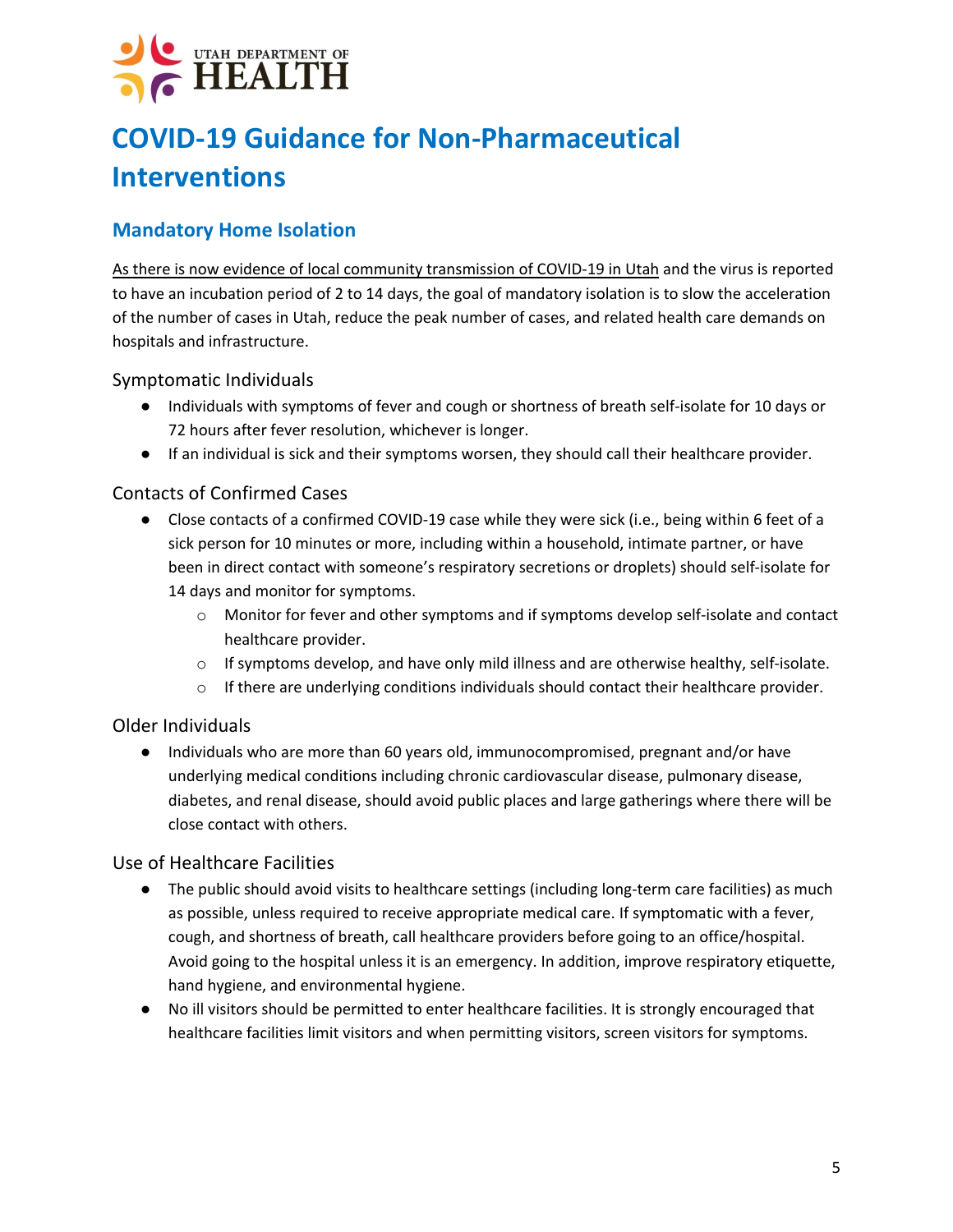# UTAH DEPARTMENT OF **HEALTH**

## **COVID-19 Guidance for Non-Pharmaceutical Interventions**

Proposed Actions (in addition to general isolation recommendations): Continue practicing the above guidance with the addition of the following:

- Suggest that individuals, particularly those at higher risk, limit recreational and other nonessential travel outside of the home for non-impacted counties.
- For individuals in impacted counties consider requiring suspension of non-essential travel outside of the home (i.e. consider smaller geographic areas-neighborhoods).
- While a community is under community-wide self-isolation public spaces should be cleaned thoroughly following CDC guidelines.

Once there is evidence of widespread transmission across state and/or evidence of healthcare system compromise, continue practicing the above guidance with the addition of the following:

● Transition to statewide implementation of pandemic influenza NPIs and messaging.

Although this guidance is for the State of Utah, it is important to monitor where cases are within neighboring states because there are some areas where substantial community mixing occurs:

- Washington County, Utah and Las Vegas, Nevada
- Summit County, Utah and Evanston, Wyoming
- Grand County, Utah and Grand Junction, Colorado
- Cache County, Utah and Pocatello, Idaho
- Tooele County, Utah and Wendover, Nevada

Mandatory isolation, among other non-pharmaceutical interventions (NPIs), could have adverse outcomes and difficulties in implementation. It is important to consider how systems, sometimes known as wraparound services, can be altered to better help the public manage these NPIs.

- Mental and behavioral health services should be made available to community members if community-wide isolation occurs. Isolation can have mental and emotional implications and past influenza pandemics have shown a need for these services.
- Individuals with underlying conditions that require prescriptions or regular hospital-based care will need special accommodations during mandatory isolation.
- During mandatory isolation, it will be difficult for the public to buy supplies and groceries. Grocery delivery and/or curb-side pickup options should be considered, keeping in mind that those who are handling the groceries are negative for COVID-19.
- Schools and childcare services could be canceled or begin to implement social distancing practices to help control transmission of COVID-19. Schools should begin to consider distancelearning possibilities for their students and training teachers to provide that. Closing schools will also take away free and/or reduced-cost lunches for students who qualify, which needs to be considered when discussing school closures.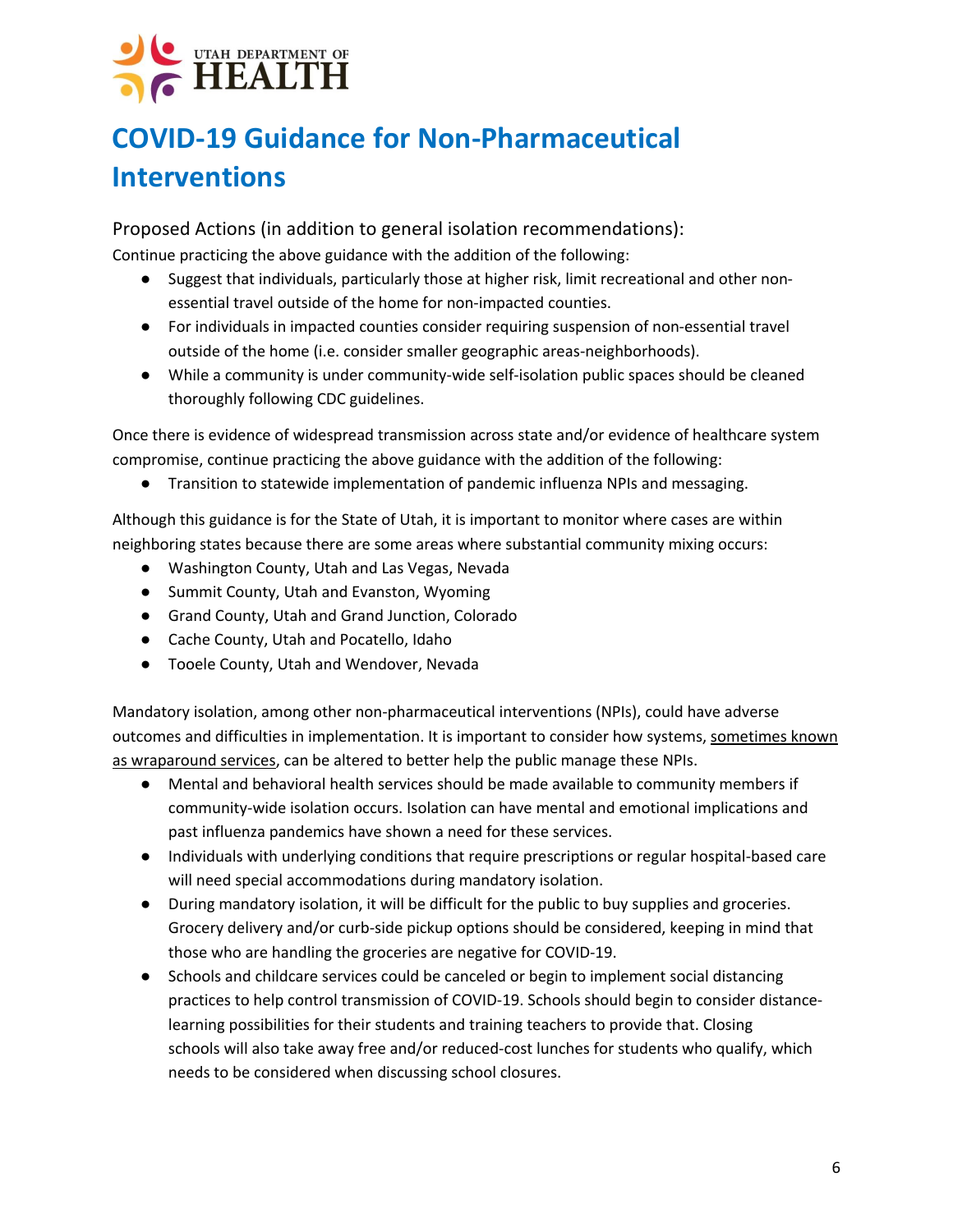## **COVID-19 Guidance for Non-Pharmaceutical Interventions**

- Employers should begin to consider social distancing practices within their facilities and providing paid leave or teleworking opportunities for employees to undergo isolation, take care of their children, or take care of other dependents who are ill.
- Public transportation services may need to be terminated to slow the spread of COVID-19.

### **Cessation of NPI Arrangements**

As COVID-19 is reported to have an incubation period of 2 to 14 days, cessation measures for NPI should be applied flexibly and with their specific geographic context in mind. Community-wide cessation of NPI arrangements could occur if at least one of the following requirements are met:

- New cases or influenza-like illness are not occurring or occurring at normal rates.
- New cases or influenza-like illness are occurring very infrequently.
- 40% of the population has contracted COVID-19 and it has spread throughout the community, NPI Arrangements have failed.
- Research shows that the severity of COVID-19 has decreased.
- The social/economic impact of NPI arrangements are worse than COVID-19 spread or outcomes.

At the individual level, a patient can be released from isolation if all the following requirements are met:

- The patient is free from fever without the use of fever-reducing medications.
- The patient is no longer showing symptoms, including cough.
- The patient has tested negative on at least two consecutive specimens collected at least 24 hours apart (2 nasopharyngeal and 2 throat swabs; 4 total negative specimens).

#### **References**

- 1. Utah Department of Health, Bureau of Epidemiology. Utah Department of Health Non-Pharmaceutical Interventions (NPI) Plan*.* Salt Lake City; 2017: 1–35.
- 2. Qualls, Noreen; Levitt, Alexandra; Kanade, Neha; et al. Community Mitigation Guidelines to Prevent Pandemic Influenza – United States, 2017*. MMWR Recomm Rep* 2017; 66.
- 3. Centers for Disease Control and Prevention. Coronavirus Disease 2019 (COVID-19). https://www.cdc.gov/coronavirus/2019-nCoV/index.html. Accessed 15 Mar 2020.
- 4. New York City Department of Health and Mental Hygiene. Interim COVID-19 Guidance for Congregate Settings. https://www1.nyc.gov/assets/doh/downloads/pdf/imm/guidance-forcongregate-settings-covid19.pdf. Accessed 10 Mar 2020.